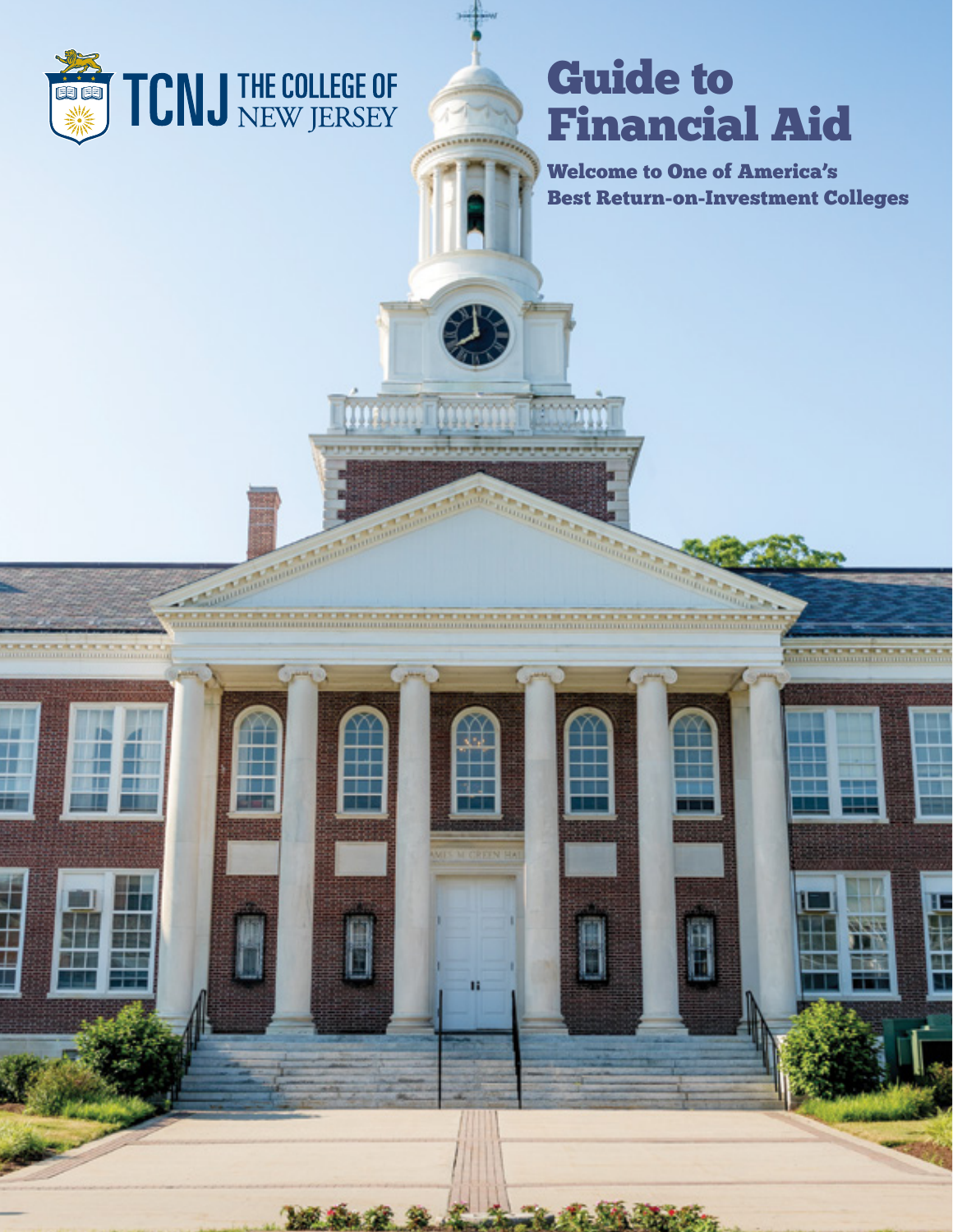# Welcome to TCNJ!

The Office of Student Financial Assistance congratulates you on your acceptance to The College of New Jersey. Now it's decision-making time. Which institution is best for you in terms of exemplary education and best value? Think about this: *Money*'s "Best Colleges for Your Money" rankings consider quality, affordability, and outcomes. TCNJ ranks in the top 6% of the nation's medium-sized colleges and universities and in the top 10% of all institutions of higher education nationwide. It remains the top public institution in New Jersey. With TCNJ's reputation as a best return-on-investment school, you can plan for your future success knowing you made a smart decision now.

Comparing costs and aid packages among institutions can be difficult. Our office is here to help. Don't hesitate to reach out with questions via osfa@tcnj.edu, [financialaid.tcnj.edu](http://financialaid.tcnj.edu), 609.771.2211, or on campus in Green Hall 101. My very best wishes to you for a successful collegiate experience, and I sincerely hope you will be joining us at TCNJ in the fall.

Sincerely,

Wil Casaine *Executive Director of Financial Aid*



Regional Universities North 2022

### most academically outstanding colleges in the Northeast

Princeton Review 2022



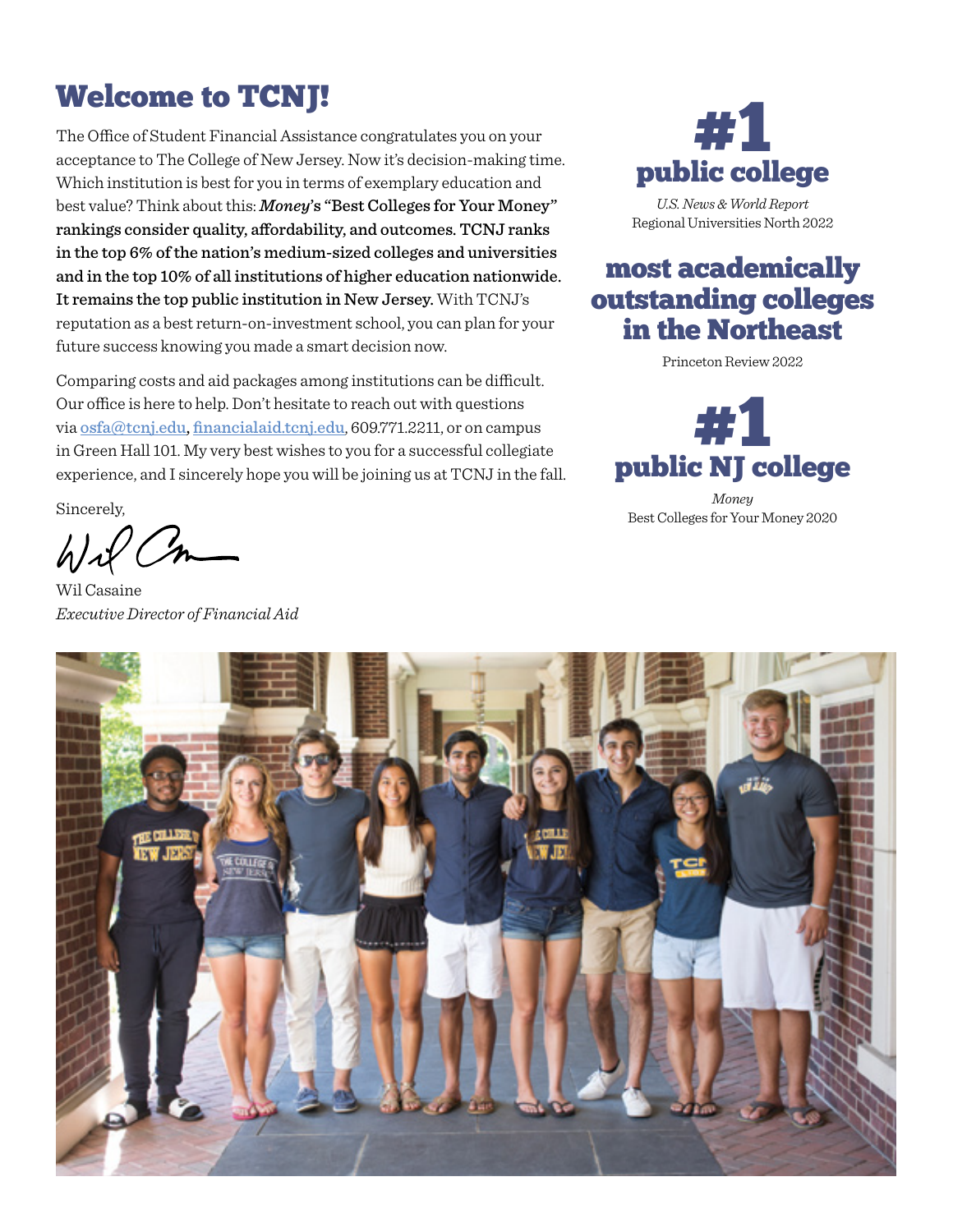## Your Estimated Financial Aid Offer

The Office of Student Financial Assistance will provide you with an estimated financial aid offer based on the initial data you provided on the 2022–23 Free Application for Federal Student Aid (FAFSA). In March, we will send an email to the address on your admission application with instructions on how to view your estimated financial aid offer.

Your estimated offer is for informational purposes only. You do not need to accept or decline these funds. Please review the offer and compare it against offers at other institutions.

Once you have paid your admissions deposit and completed all financial aid documents on your "To-Do List," we will provide you with an official financial aid offer in June. This final offer may differ from the estimated offer due to verification of reported data, availability of funds, and/or any additional aid you may receive from other sources.

# Planning and Affordability

Please review TCNJ's current yearly cost of attendance budgets at [tcnj.edu/cost-of-attendance](https://financialaid.tcnj.edu/about/cost-of-attendance/) and use this information for planning and affordability purposes. Traditionally, families could expect to see a 3% annual increase in costs.

Please note that the final costs for the forthcoming academic year, 2022–23, have not yet been determined and are dependent on the state budget, which is finalized in the summer. TCNJ will be able to share costs for the 2022–23 academic year in July.

### March

Receive your estimated financial aid offer, based on your FAFSA, via email.

### New Student Financial Aid Checklist

#### **FINANCIAL AID NOTIFICATIONS**

Offers can be viewed in the Financial Aid section of PAWS; use your PAWS login info from the Office of Admissions. Students who have completed applications will be prompted via email to log in to view official offers beginning in June.

#### **STATE ELIGIBILITY NOTICE**

New Jersey financial aid applicants who have filed the FAFSA will be sent an email from the New Jersey Higher Education Student Assistance Authority informing them of eligibility for state grants. For assistance, call the NJHESAA at 800.792.8670.

#### **PRIVATE SCHOLARSHIPS**

All private scholarships and grants must be reported to TCNJ by June 30 for proper credit to your bill. For instructions on reporting private scholarships, please visit [financialaid.tcnj.edu/scholarships](http://financialaid.tcnj.edu/scholarships).

#### **TUITION PAYMENT PLAN**

Register with TCNJ to use an approved payment plan. Visit [tcnj.edu/payment-plan](https://studentaccounts.tcnj.edu/billing/bill-payment-options/installment-payment-plan/) or call the Office of Student Accounts at 609.771.3145.

#### **AUTHORIZED USERS**

Register your parent(s) and/or responsible bill payers as authorized users on your account at [authorizeduser.](https://authorizeduser.tcnj.edu/) [tcnj.edu](https://authorizeduser.tcnj.edu/) so they may pay bills, receive billing emails, and view financial aid.

#### **FALL TUITION BILLS**

Students and authorized users will receive an email when fall semester bills are available for viewing in PAWS. For the billing calendar, visit tonj.edu/billing-calendar.

#### **FINANCIAL AID DOCUMENTS CHECKLIST**

Have you forgotten anything? Visit [tcnj.edu/MyApp](https://admissions.tcnj.edu/applicationstatus/) using your PAWS login from the Office of Admissions and view your financial aid documents checklist, called the "To-Do List." To view financial aid documents, click "Details" and then click the item to view additional information.

### May 1

Accept TCNJ's offer of admission and notify the world via social media! Then complete your financial aid documents checklist.

### June

Receive your official financial aid offer. Private scholarship recipients must notify the financial aid office of scholarship sources and amounts by June 30.

*To avoid delays, complete and submit your documents and periodically monitor your checklist.*